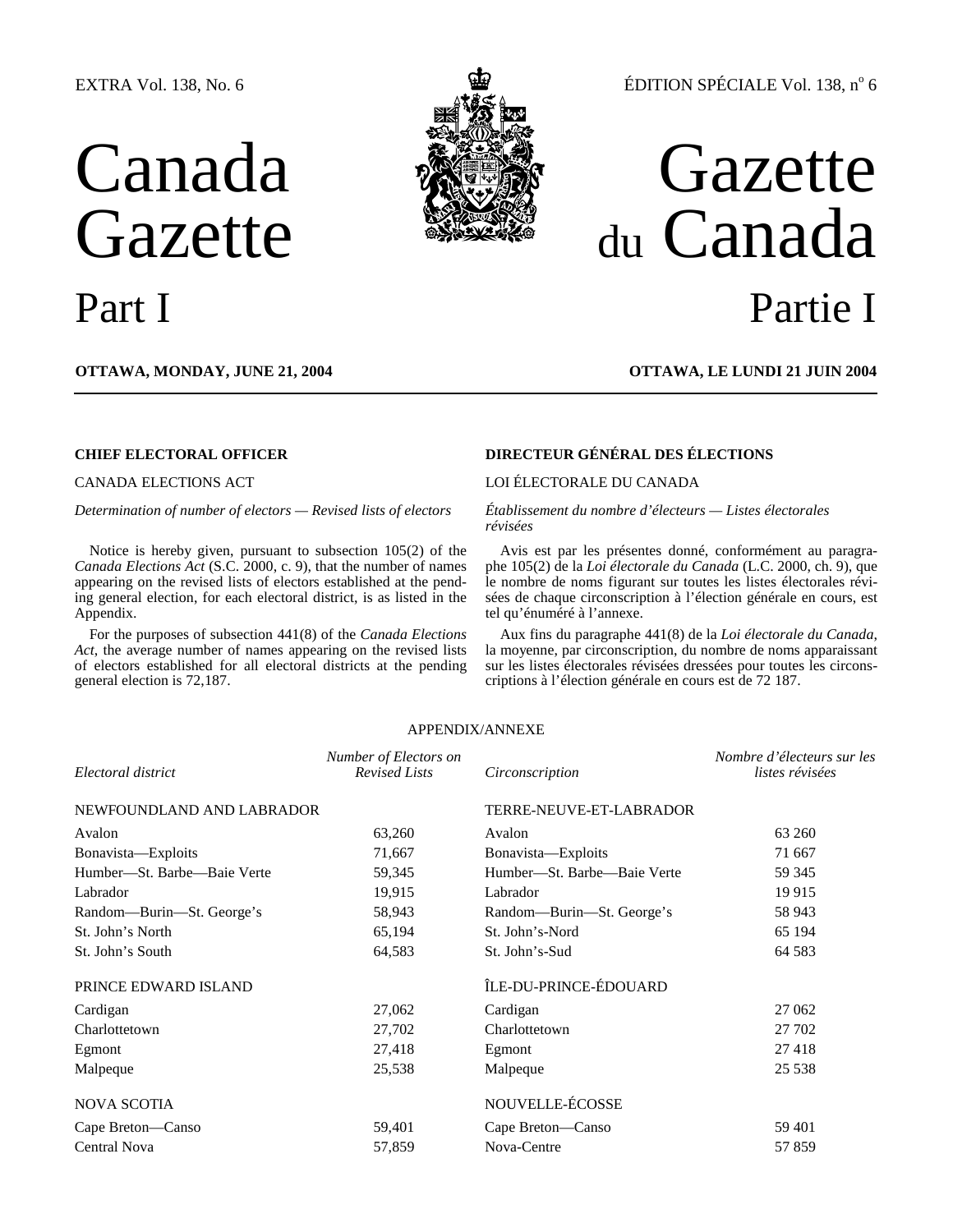| Electoral district            | Number of Electors on<br><b>Revised Lists</b> | Circonscription                 | Nombre d'électeurs sur les<br>listes révisées |
|-------------------------------|-----------------------------------------------|---------------------------------|-----------------------------------------------|
|                               |                                               |                                 |                                               |
| Dartmouth-Cole Harbour        | 67,480                                        | Dartmouth-Cole Harbour          | 67480                                         |
| Halifax                       | 69,084                                        | Halifax                         | 69 0 84                                       |
| Halifax West                  | 62,703                                        | Halifax-Ouest                   | 62 703                                        |
| Kings-Hants                   | 59,949                                        | Kings-Hants                     | 59 949                                        |
| North Nova                    | 65,898                                        | Nova-Nord                       | 65 898                                        |
| Sackville-Eastern Shore       | 64,405                                        | Sackville-Eastern Shore         | 64 405                                        |
| South Shore-St. Margaret's    | 64,575                                        | South Shore-St. Margaret's      | 64 575                                        |
| Sydney-Victoria               | 61,548                                        | Sydney-Victoria                 | 61 548                                        |
| West Nova                     | 66,814                                        | Nova-Ouest                      | 66 814                                        |
| NEW BRUNSWICK                 |                                               | NOUVEAU-BRUNSWICK               |                                               |
| Acadie-Bathurst               | 62,898                                        | Acadie-Bathurst                 | 62 898                                        |
| Beauséjour                    | 60,274                                        | Beauséjour                      | 60 274                                        |
| Fredericton                   | 68,254                                        | Fredericton                     | 68 254                                        |
| Fundy                         | 53,898                                        | Fundy                           | 53 898                                        |
| Madawaska-Restigouche         | 54,066                                        | Madawaska-Restigouche           | 54 066                                        |
| Miramichi                     | 50,678                                        | Miramichi                       | 50 678                                        |
| Moncton-Riverview-Dieppe      | 72,835                                        | Moncton-Riverview-Dieppe        | 72 835                                        |
| St. Croix-Belleisle           | 49,039                                        | St. Croix-Belleisle             | 49 0 39                                       |
| Saint John                    | 66,213                                        | Saint John                      | 66 213                                        |
| Tobique-Mactaquac             | 54,351                                        | Tobique-Mactaquac               | 54 351                                        |
| <b>QUEBEC</b>                 |                                               | QUÉBEC                          |                                               |
| Abitibi-Témiscamingue         | 79,928                                        | Abitibi-Témiscamingue           | 79 928                                        |
| Ahuntsic                      | 76,790                                        | Ahuntsic                        | 76 790                                        |
| Alfred-Pellan                 | 80,165                                        | Alfred-Pellan                   | 80 165                                        |
| Argenteuil-Mirabel            | 83,150                                        | Argenteuil-Mirabel              | 83 150                                        |
| Beauce                        | 81,378                                        | Beauce                          | 81 378                                        |
| Beauharnois-Salaberry         | 83,845                                        | Beauharnois-Salaberry           | 83 845                                        |
| Beauport                      | 83,666                                        | Beauport                        | 83 666                                        |
| Berthier-Maskinongé           | 83,666                                        | Berthier-Maskinongé             | 83 666                                        |
| Bourassa                      | 75,249                                        | <b>Bourassa</b>                 | 75 249                                        |
| Brome-Missisquoi              | 71,260                                        | Brome-Missisquoi                | 71 260                                        |
| Brossard-La Prairie           | 83,897                                        | Brossard-La Prairie             | 83 897                                        |
|                               | 84,933                                        |                                 | 84 933                                        |
| Chambly-Borduas               |                                               | Chambly-Borduas<br>Charlesbourg |                                               |
| Charlesbourg                  | 75,730                                        | Charlevoix-Montmorency          | 75 730                                        |
| Charlevoix-Montmorency        | 73,337                                        |                                 | 73 337                                        |
| Châteauguay-Saint-Constant    | 81,165                                        | Châteauguay-Saint-Constant      | 81 165                                        |
| Chicoutimi-Le Fjord           | 79,153                                        | Chicoutimi-Le Fjord             | 79 153                                        |
| Compton-Stanstead             | 73,911                                        | Compton-Stanstead               | 73 911                                        |
| Drummond                      | 70,505                                        | Drummond                        | 70 50 5                                       |
| Gaspésie-Îles-de-la-Madeleine | 68,951                                        | Gaspésie-Îles-de-la-Madeleine   | 68 951                                        |
| Gatineau                      | 81,961                                        | Gatineau                        | 81 961                                        |
| Hochelaga                     | 80,798                                        | Hochelaga                       | 80798                                         |
| Honoré-Mercier                | 79,589                                        | Honoré-Mercier                  | 79 589                                        |
| Hull-Aylmer                   | 83,708                                        | Hull-Aylmer                     | 83 708                                        |
| Jeanne-Le Ber                 | 84,283                                        | Jeanne-Le Ber                   | 84 283                                        |
| Joliette                      | 82,241                                        | Joliette                        | 82 241                                        |
| Jonquière-Alma                | 78,888                                        | Jonquière-Alma                  | 78 888                                        |
| Lac-Saint-Louis               | 80,567                                        | Lac-Saint-Louis                 | 80 567                                        |
| La Pointe-de-l'Île            | 80,130                                        | La Pointe-de-l'Île              | 80 130                                        |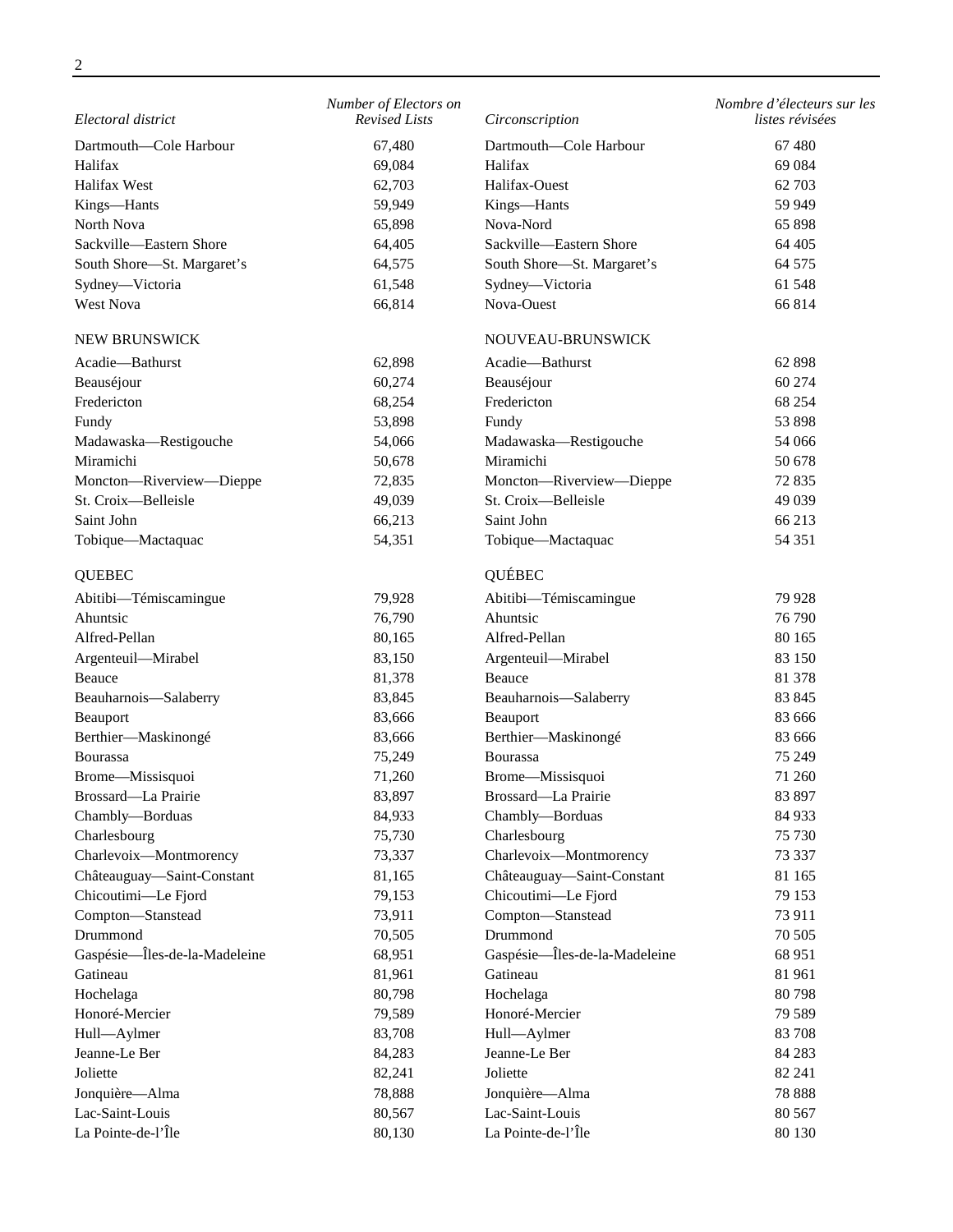| Electoral district                | Number of Electors on<br><b>Revised Lists</b> | Circonscription                   | Nombre d'électeurs sur les<br>listes révisées |
|-----------------------------------|-----------------------------------------------|-----------------------------------|-----------------------------------------------|
| LaSalle-Emard                     | 78,396                                        | LaSalle-Emard                     | 78 39 6                                       |
| Laurentides-Labelle               | 84,029                                        | Laurentides-Labelle               | 84 0 29                                       |
| Laurier                           | 80,267                                        | Laurier                           | 80 267                                        |
| Laval                             | 80,695                                        | Laval                             | 80 695                                        |
| Laval-Les Îles                    | 82,514                                        | Laval-Les Îles                    | 82 5 14                                       |
| Lévis-Bellechasse                 | 84,904                                        | Lévis-Bellechasse                 | 84 904                                        |
| Longueuil                         | 76,734                                        | Longueuil                         | 76 734                                        |
| Lotbinière-Chutes-de-la-Chaudière | 74,487                                        | Lotbinière-Chutes-de-la-Chaudière | 74 487                                        |
| Louis-Hébert                      | 82,297                                        | Louis-Hébert                      | 82 297                                        |
| Louis-Saint-Laurent               | 77,245                                        | Louis-Saint-Laurent               | 77 245                                        |
| Manicouagan                       | 65,101                                        | Manicouagan                       | 65 101                                        |
| Marc-Aurèle-Fortin                | 78,828                                        | Marc-Aurèle-Fortin                | 78 828                                        |
| Matapédia-Matane                  | 59,320                                        | Matapédia-Matane                  | 59 320                                        |
| Mégantic-L'Érable                 | 69,538                                        | Mégantic-L'Érable                 | 69 538                                        |
| Montcalm                          | 83,881                                        | Montcalm                          | 83 881                                        |
| Mount Royal                       | 72,325                                        | Mont-Royal                        | 72 3 25                                       |
| Notre-Dame-de-Grâce-Lachine       | 77,990                                        | Notre-Dame-de-Grâce-Lachine       | 77 990                                        |
| Nunavik-Eeyou                     | 57,126                                        | Nunavik-Eeyou                     | 57 126                                        |
| Outremont                         | 68,519                                        | Outremont                         | 68 519                                        |
| Papineau                          | 73,091                                        | Papineau                          | 73 091                                        |
| Pierrefonds-Dollard               | 80,433                                        | Pierrefonds-Dollard               | 80 433                                        |
| Pontiac                           | 76,322                                        | Pontiac                           | 76 322                                        |
| Portneuf                          | 71,365                                        | Portneuf                          | 71 365                                        |
| Québec                            | 80,714                                        | Québec                            | 80 714                                        |
| Repentigny                        | 81,616                                        | Repentigny                        | 81 616                                        |
| Richelieu                         | 75,615                                        | Richelieu                         | 75 615                                        |
| Richmond-Arthabaska               | 77,558                                        | Richmond-Arthabaska               | 77 558                                        |
| Rimouski-Témiscouata              | 67,690                                        | Rimouski-Témiscouata              | 67 690                                        |
| Rivière-des-Mille-Îles            | 72,030                                        | Rivière-des-Mille-Îles            | 72 030                                        |
| Rivière-du-Loup-Montmagny         | 78,278                                        | Rivière-du-Loup-Montmagny         | 78 278                                        |
| Rivière-du-Nord                   | 75,268                                        | Rivière-du-Nord                   | 75 268                                        |
| Roberval                          | 63,428                                        | Roberval                          | 63 4 28                                       |
| Rosemont-La Petite-Patrie         | 83,126                                        | Rosemont—La Petite-Patrie         | 83 126                                        |
| Saint-Bruno-Saint-Hubert          | 78,138                                        | Saint-Bruno-Saint-Hubert          | 78 138                                        |
| Saint-Hyacinthe-Bagot             | 75,508                                        | Saint-Hyacinthe-Bagot             | 75 508                                        |
| Saint-Jean                        | 77,717                                        | Saint-Jean                        | 77 717                                        |
| Saint-Lambert                     | 76,421                                        | Saint-Lambert                     | 76 421                                        |
| Saint-Laurent-Cartierville        | 78,564                                        | Saint-Laurent-Cartierville        | 78 5 64                                       |
| Saint-Léonard-Saint-Michel        | 76,105                                        | Saint-Léonard-Saint-Michel        | 76 105                                        |
| Saint-Maurice-Champlain           | 79,939                                        | Saint-Maurice-Champlain           | 79 939                                        |
| Shefford                          | 77,152                                        | Shefford                          | 77 152                                        |
| Sherbrooke                        | 80,857                                        | Sherbrooke                        | 80 857                                        |
| Terrebonne-Blainville             | 74,180                                        | Terrebonne-Blainville             | 74 180                                        |
| Trois-Rivières                    | 77,014                                        | Trois-Rivières                    | 77014                                         |
| Vaudreuil-Soulanges               | 84,786                                        | Vaudreuil-Soulanges               | 84786                                         |
| Verchères-Les Patriotes           | 71,934                                        | Verchères-Les Patriotes           | 71934                                         |
| Westmount-Ville-Marie             | 78,221                                        | Westmount-Ville-Marie             | 78 221                                        |
|                                   |                                               |                                   |                                               |
| <b>ONTARIO</b>                    |                                               | <b>ONTARIO</b>                    |                                               |
| Ajax-Pickering                    | 70,342                                        | Ajax-Pickering                    | 70 342                                        |
| Algoma-Manitoulin-Kapuskasing     | 60,202                                        | Algoma-Manitoulin-Kapuskasing     | 60 202                                        |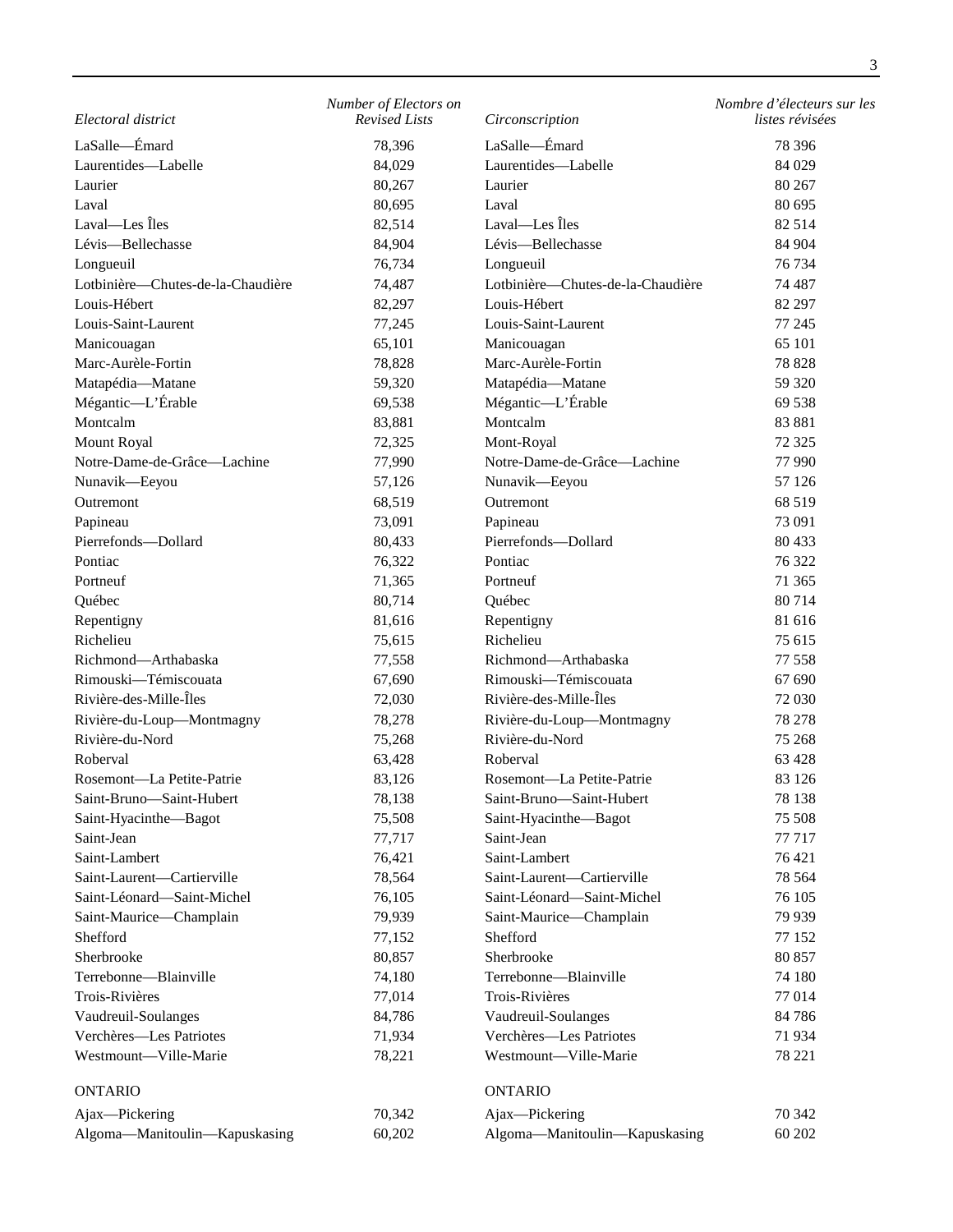|                                          | Number of Electors on |                                          | Nombre d'électeurs sur les |
|------------------------------------------|-----------------------|------------------------------------------|----------------------------|
| Electoral district                       | <b>Revised Lists</b>  | Circonscription                          | listes révisées            |
| Ancaster-Dundas-Flamborough-<br>Westdale | 78,123                | Ancaster-Dundas-Flamborough-<br>Westdale | 78 123                     |
| Barrie                                   | 80,348                | Barrie                                   | 80 348                     |
| Beaches-East York                        | 72,929                | Beaches-East York                        | 72929                      |
| Bramalea-Gore-Malton                     | 74,106                | Bramalea-Gore-Malton                     | 74 106                     |
| Brampton-Springdale                      | 73,297                | Brampton-Springdale                      | 73 297                     |
| <b>Brampton West</b>                     | 84,642                | <b>Brampton-Ouest</b>                    | 84 642                     |
| <b>Brant</b>                             | 88,664                | <b>Brant</b>                             | 88 664                     |
| <b>Burlington</b>                        | 88,629                | Burlington                               | 88 629                     |
| Cambridge                                | 86,022                | Cambridge                                | 86 022                     |
| Carleton-Lanark                          | 84,989                | Carleton-Lanark                          | 84 989                     |
| Chatham-Kent-Essex                       |                       | Chatham-Kent-Essex                       | 73 835                     |
| Clarington-Scugog-Uxbridge               | 73,835                | Clarington-Scugog-Uxbridge               | 78 946                     |
|                                          | 78,946                |                                          | 61 548                     |
| Davenport                                | 61,548                | Davenport                                |                            |
| Don Valley East                          | 66,336                | Don Valley-Est                           | 66 336                     |
| Don Valley West                          | 76,190                | Don Valley-Ouest                         | 76 190                     |
| Dufferin-Caledon                         | 73,602                | Dufferin-Caledon                         | 73 602                     |
| Eglinton-Lawrence                        | 73,274                | Eglinton-Lawrence                        | 73 274                     |
| Elgin-Middlesex-London                   | 75,094                | Elgin-Middlesex-London                   | 75 094                     |
| Essex                                    | 83,368                | Essex                                    | 83 368                     |
| <b>Etobicoke Centre</b>                  | 76,889                | Etobicoke-Centre                         | 76889                      |
| Etobicoke-Lakeshore                      | 77,947                | Etobicoke-Lakeshore                      | 77947                      |
| Etobicoke North                          | 59,921                | Etobicoke-Nord                           | 59 921                     |
| Glengarry-Prescott-Russell               | 74,886                | Glengarry-Prescott-Russell               | 74 886                     |
| Grey-Bruce-Owen Sound                    | 76,987                | Grey-Bruce-Owen Sound                    | 76 987                     |
| Guelph                                   | 82,012                | Guelph                                   | 82 012                     |
| Haldimand-Norfolk                        | 77,837                | Haldimand-Norfolk                        | 77 837                     |
| Haliburton-Kawartha Lakes-Brock          | 85,664                | Haliburton-Kawartha Lakes-Brock          | 85 664                     |
| Halton                                   | 84,943                | Halton                                   | 84 943                     |
| <b>Hamilton Centre</b>                   | 79,943                | Hamilton-Centre                          | 79 943                     |
| Hamilton East-Stoney Creek               | 84,715                | Hamilton-Est-Stoney Creek                | 84 715                     |
| <b>Hamilton Mountain</b>                 | 86,779                | Hamilton Mountain                        | 86 779                     |
| Huron-Bruce                              | 76,455                | Huron-Bruce                              | 76 455                     |
| Kenora                                   | 41,242                | Kenora                                   | 41 242                     |
| Kingston and the Islands                 | 89,821                | Kingston et les Îles                     | 89 821                     |
| Kitchener Centre                         | 76,857                | Kitchener-Centre                         | 76 857                     |
| Kitchener-Conestoga                      | 72,056                | Kitchener-Conestoga                      | 72 056                     |
| Kitchener-Waterloo                       | 87,658                | Kitchener-Waterloo                       | 87 658                     |
| Lanark-Frontenac-Lennox and              |                       | Lanark-Frontenac-Lennox and              |                            |
| Addington                                | 84,738                | Addington                                | 84738                      |
| Leeds-Grenville                          | 72,074                | Leeds-Grenville<br>London-Fanshawe       | 72 074                     |
| London-Fanshawe                          | 73,687                |                                          | 73 687                     |
| London North Centre                      | 82,855                | London-Centre-Nord                       | 82 855                     |
| London West                              | 84,395                | London-Ouest                             | 84 395                     |
| Markham-Unionville                       | 80,431                | Markham-Unionville                       | 80 431                     |
| Middlesex-Kent-Lambton                   | 77,375                | Middlesex-Kent-Lambton                   | 77 375                     |
| Mississauga-Brampton South               | 79,223                | Mississauga-Brampton-Sud                 | 79 223                     |
| Mississauga East-Cooksville              | 74,908                | Mississauga-Est-Cooksville               | 74 908                     |
| Mississauga-Erindale                     | 84,977                | Mississauga-Erindale                     | 84 977                     |
| Mississauga South                        | 75,399                | Mississauga-Sud                          | 75 399                     |
| Mississauga-Streetsville                 | 77,235                | Mississauga-Streetsville                 | 77 235                     |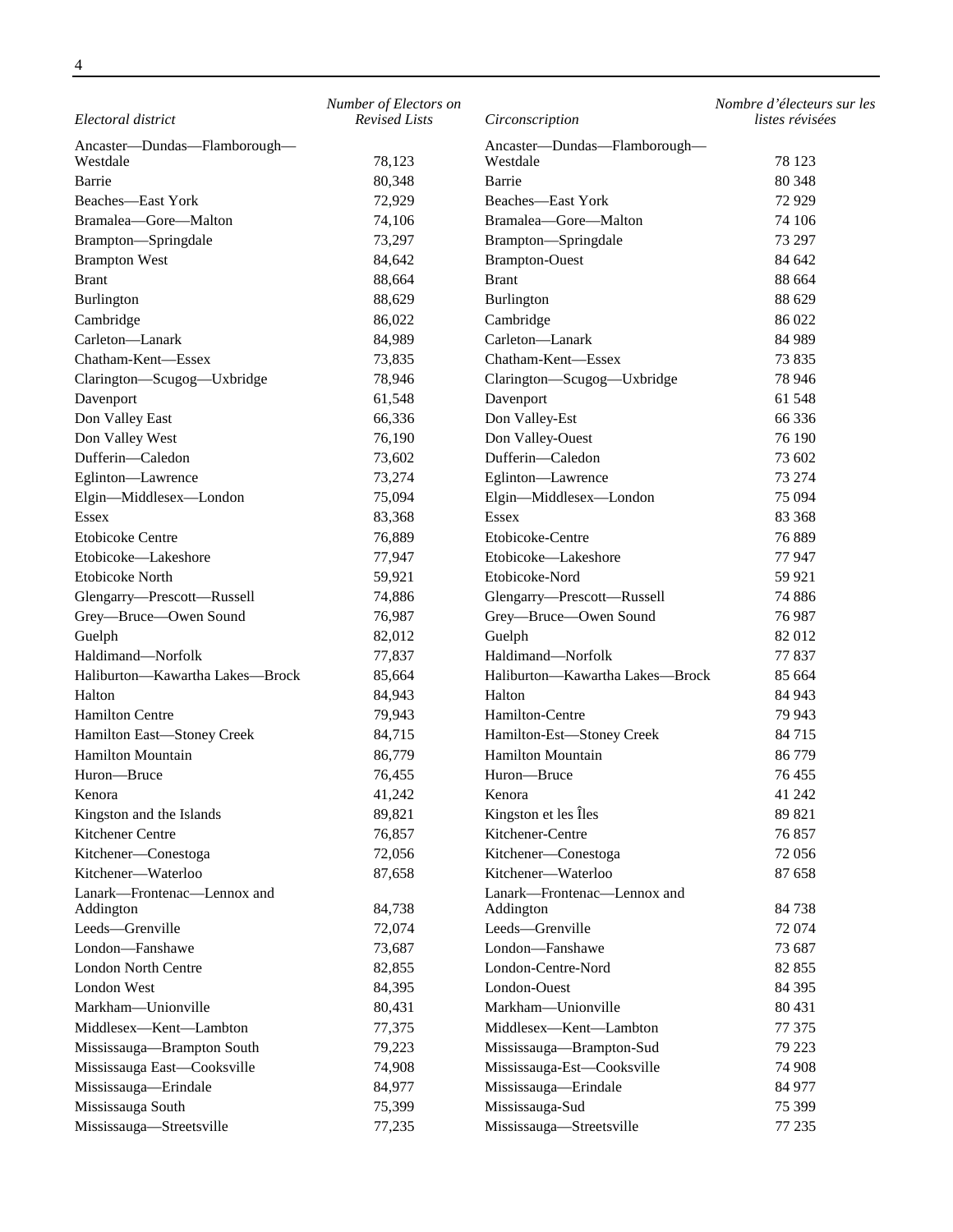| Electoral district                       | Number of Electors on<br><b>Revised Lists</b> | Circonscription                          | Nombre d'électeurs sur les<br>listes révisées |
|------------------------------------------|-----------------------------------------------|------------------------------------------|-----------------------------------------------|
|                                          |                                               |                                          |                                               |
| Nepean-Carleton                          | 87,181                                        | Nepean-Carleton                          | 87 181                                        |
| Newmarket-Aurora                         | 76,135                                        | Newmarket-Aurora                         | 76 135                                        |
| Niagara Falls                            | 89,938                                        | Niagara Falls                            | 89 938                                        |
| Niagara West-Glanbrook                   | 76,367                                        | Niagara-Ouest-Glanbrook                  | 76 367                                        |
| Nickel Belt                              | 67,839                                        | Nickel Belt                              | 67839                                         |
| Nipissing-Timiskaming                    | 68,824                                        | Nipissing-Timiskaming                    | 68 824                                        |
| Northumberland-Quinte West               | 90,623                                        | Northumberland-Quinte West               | 90 623                                        |
| Oak Ridges-Markham                       | 95,359                                        | Oak Ridges-Markham                       | 95 35 9                                       |
| Oakville                                 | 78,610                                        | Oakville                                 | 78 610                                        |
| Oshawa                                   | 82,821                                        | Oshawa                                   | 82 821                                        |
| Ottawa Centre                            | 86,488                                        | Ottawa-Centre                            | 86488                                         |
| Ottawa-Orléans                           | 78,951                                        | Ottawa-Orléans                           | 78 951                                        |
| Ottawa South                             | 84,389                                        | Ottawa-Sud                               | 84 3 89                                       |
| Ottawa-Vanier                            | 81,351                                        | Ottawa-Vanier                            | 81 351                                        |
| Ottawa West-Nepean                       | 81,341                                        | Ottawa-Ouest-Nepean                      | 81 341                                        |
| Oxford                                   | 72,301                                        | Oxford                                   | 72 301                                        |
| Parkdale-High Park                       | 71,941                                        | Parkdale-High Park                       | 71941                                         |
| Parry Sound-Muskoka                      | 67,674                                        | Parry Sound-Muskoka                      | 67 674                                        |
| Perth—Wellington                         | 72,605                                        | Perth-Wellington                         | 72 605                                        |
| Peterborough                             | 87,829                                        | Peterborough                             | 87 829                                        |
| Pickering-Scarborough East               | 74,042                                        | Pickering-Scarborough-Est                | 74 042                                        |
| Prince Edward-Hastings                   | 84,308                                        | Prince Edward-Hastings                   | 84 30 8                                       |
| Renfrew-Nipissing-Pembroke               | 74,102                                        | Renfrew-Nipissing-Pembroke               | 74 102                                        |
| Richmond Hill                            | 78,475                                        | Richmond Hill                            | 78 475                                        |
| St. Catharines                           | 84,644                                        | St. Catharines                           | 84 644                                        |
| St. Paul's                               | 79,482                                        | St. Paul's                               | 79 482                                        |
| Sarnia-Lambton                           | 77,888                                        | Sarnia-Lambton                           | 77888                                         |
| Sault Ste. Marie                         | 67,863                                        | Sault Ste. Marie                         | 67863                                         |
| Scarborough-Agincourt                    | 73,330                                        | Scarborough-Agincourt                    | 73 330                                        |
| Scarborough Centre                       | 65,953                                        | Scarborough-Centre                       | 65 953                                        |
| Scarborough-Guildwood                    | 66,017                                        | Scarborough-Guildwood                    | 66 017                                        |
| Scarborough-Rouge River                  | 75,609                                        | Scarborough-Rouge River                  | 75 609                                        |
| Scarborough Southwest                    | 65,940                                        | Scarborough-Sud-Ouest                    | 65 940                                        |
| Simcoe-Grey                              | 86,712                                        | Simcoe-Grey                              | 86 712                                        |
| Simcoe North                             | 83,289                                        | Simcoe-Nord                              | 83 289                                        |
| Stormont-Dundas-South Glengarry          | 74,177                                        | Stormont-Dundas-South Glengarry          | 74 177                                        |
| Sudbury                                  | 71,313                                        | Sudbury                                  | 71 313                                        |
| Thornhill                                | 82,900                                        | Thornhill                                | 82 900                                        |
| Thunder Bay-Rainy River                  | 63,221                                        | Thunder Bay—Rainy River                  | 63 221                                        |
| Thunder Bay-Superior North               | 62,006                                        | Thunder Bay-Superior-Nord                | 62 006                                        |
| Timmins-James Bay                        | 61,494                                        | Timmins-Baie James                       | 61 494                                        |
| <b>Toronto Centre</b>                    | 82,373                                        | Toronto-Centre                           | 82 373                                        |
| Toronto-Danforth                         | 72,845                                        | Toronto-Danforth                         | 72 845                                        |
| Trinity-Spadina                          | 79,506                                        | Trinity-Spadina                          | 79 50 6                                       |
| Vaughan                                  | 88,204                                        | Vaughan                                  | 88 204                                        |
| Welland                                  | 82,841                                        | Welland                                  | 82 841                                        |
|                                          | 74,745                                        |                                          | 74 745                                        |
| Wellington-Halton Hills<br>Whitby-Oshawa | 88,008                                        | Wellington-Halton Hills<br>Whitby-Oshawa | 88 008                                        |
| Willowdale                               | 81,761                                        | Willowdale                               | 81761                                         |
| Windsor-Tecumseh                         | 83,432                                        | Windsor-Tecumseh                         | 83 432                                        |
| Windsor West                             | 81,121                                        | Windsor-Ouest                            | 81 121                                        |
|                                          |                                               |                                          |                                               |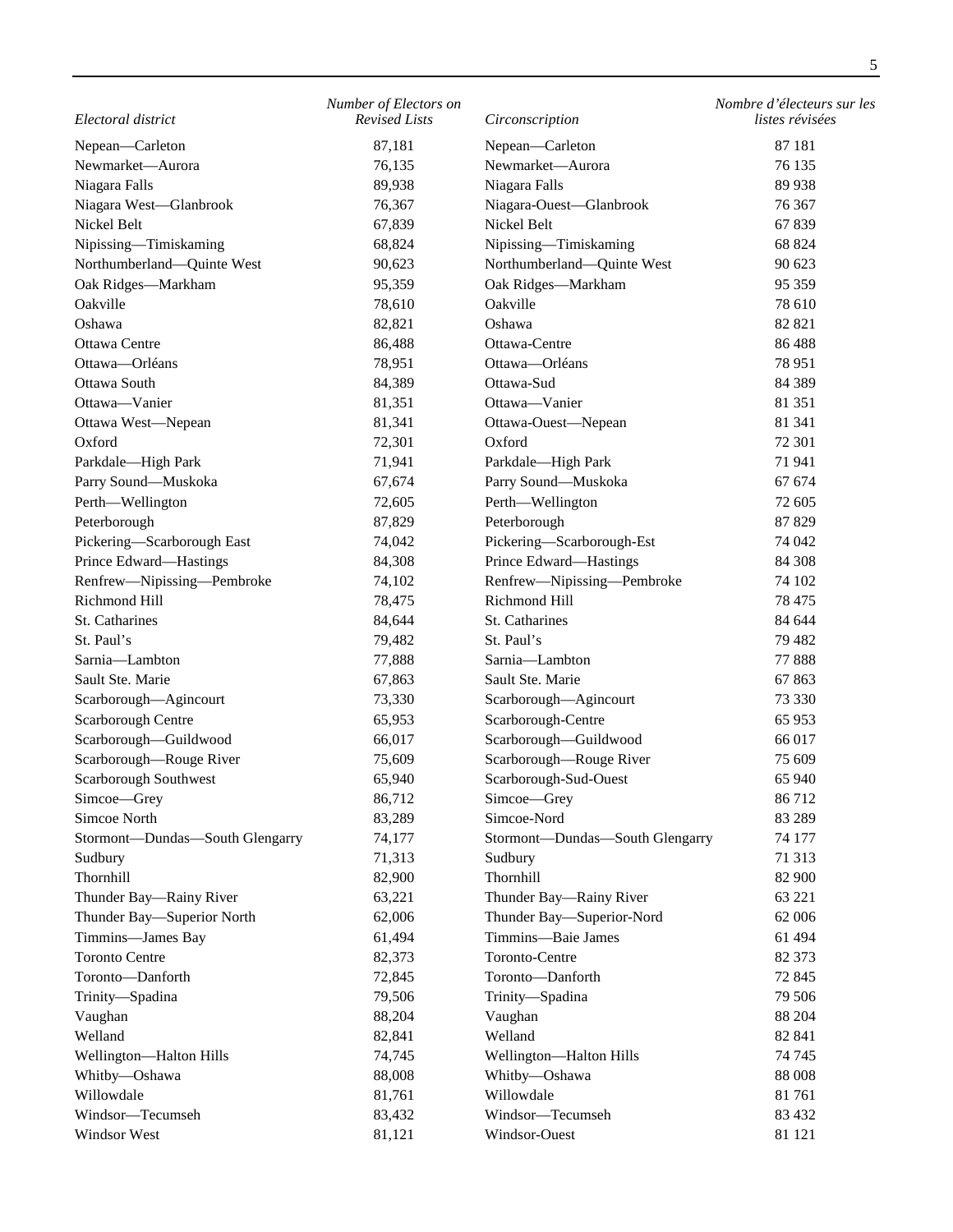| Electoral district          | Number of Electors on<br><b>Revised Lists</b> | Circonscription            | Nombre d'électeurs sur les<br>listes révisées |
|-----------------------------|-----------------------------------------------|----------------------------|-----------------------------------------------|
|                             |                                               |                            |                                               |
| <b>York Centre</b>          | 68,918                                        | York-Centre                | 68918                                         |
| York-Simcoe                 | 78,688                                        | York-Simcoe                | 78 688                                        |
| York South-Weston           | 66,069                                        | York-Sud-Weston            | 66 069                                        |
| York West                   | 56,835                                        | York-Ouest                 | 56835                                         |
| <b>MANITOBA</b>             |                                               | <b>MANITOBA</b>            |                                               |
| Brandon-Souris              | 62,884                                        | Brandon-Souris             | 62 8 84                                       |
| Charleswood-St. James       | 64,129                                        | Charleswood-St. James      | 64 129                                        |
| Churchill                   | 47,723                                        | Churchill                  | 47723                                         |
| Dauphin-Swan River          | 56,573                                        | Dauphin-Swan River         | 56 573                                        |
| Elmwood-Transcona           | 57,994                                        | Elmwood-Transcona          | 57 994                                        |
| Kildonan-St. Paul           | 60,712                                        | Kildonan-St. Paul          | 60712                                         |
| Portage-Lisgar              | 60,402                                        | Portage-Lisgar             | 60 402                                        |
| Provencher                  | 59,440                                        | Provencher                 | 59 440                                        |
| Saint Boniface              | 63,431                                        | Saint-Boniface             | 63 431                                        |
| Selkirk-Interlake           | 66,078                                        | Selkirk-Interlake          | 66 078                                        |
| Winnipeg Centre             | 59,265                                        | Winnipeg-Centre            | 59 265                                        |
| Winnipeg North              | 55,186                                        | Winnipeg-Nord              | 55 186                                        |
| Winnipeg South              | 59,209                                        | Winnipeg-Sud               | 59 209                                        |
| Winnipeg South Centre       | 62,180                                        | Winnipeg-Centre-Sud        | 62 180                                        |
| <b>SASKATCHEWAN</b>         |                                               | <b>SASKATCHEWAN</b>        |                                               |
| Battlefords-Lloydminster    | 51,101                                        | Battlefords-Lloydminster   | 51 101                                        |
| Blackstrap                  | 58,997                                        | Blackstrap                 | 58 997                                        |
| Churchill River             | 39,480                                        | Rivière Churchill          | 39 4 80                                       |
| Cypress Hills-Grasslands    | 46,884                                        | Cypress Hills-Grasslands   | 46 884                                        |
| Palliser                    | 51,892                                        | Palliser                   | 51 892                                        |
| Prince Albert               | 53,957                                        | Prince Albert              | 53 957                                        |
| Regina-Lumsden-Lake Centre  | 49,176                                        | Regina-Lumsden-Lake Centre | 49 176                                        |
| Regina-Qu'Appelle           | 49,500                                        | Regina-Qu'Appelle          | 49 500                                        |
| Saskatoon-Humboldt          | 55,613                                        | Saskatoon-Humboldt         | 55 613                                        |
| Saskatoon-Rosetown-Biggar   | 51,118                                        | Saskatoon-Rosetown-Biggar  | 51 118                                        |
| Saskatoon-Wanuskewin        | 54,370                                        | Saskatoon-Wanuskewin       | 54 370                                        |
| Souris-Moose Mountain       | 48,388                                        | Souris-Moose Mountain      | 48 388                                        |
| Wascana                     | 56,856                                        | Wascana                    | 56856                                         |
| Yorkton-Melville            | 52,392                                        | Yorkton-Melville           | 52 392                                        |
| <b>ALBERTA</b>              |                                               | <b>ALBERTA</b>             |                                               |
| Athabasca                   | 61,164                                        | Athabasca                  | 61 164                                        |
| <b>Calgary East</b>         | 74,970                                        | Calgary-Est                | 74 970                                        |
| <b>Calgary North Centre</b> | 83,474                                        | Calgary-Centre-Nord        | 83 474                                        |
| <b>Calgary Northeast</b>    | 73,323                                        | Calgary-Nord-Est           | 73 323                                        |
| Calgary-Nose Hill           | 77,630                                        | Calgary-Nose Hill          | 77 630                                        |
| Calgary South Centre        | 86,408                                        | Calgary-Centre-Sud         | 86 408                                        |
| <b>Calgary Southeast</b>    | 79,962                                        | Calgary-Sud-Est            | 79 962                                        |
| <b>Calgary Southwest</b>    | 79,075                                        | Calgary-Sud-Ouest          | 79 075                                        |
| <b>Calgary West</b>         | 81,318                                        | Calgary-Ouest              | 81 318                                        |
| Crowfoot                    | 73,669                                        | Crowfoot                   | 73 669                                        |
| Edmonton-Beaumont           | 67,708                                        | Edmonton-Beaumont          | 67 708                                        |
| <b>Edmonton Centre</b>      | 87,631                                        | <b>Edmonton-Centre</b>     | 87 631                                        |
| <b>Edmonton East</b>        | 84,513                                        | Edmonton-Est               | 84 513                                        |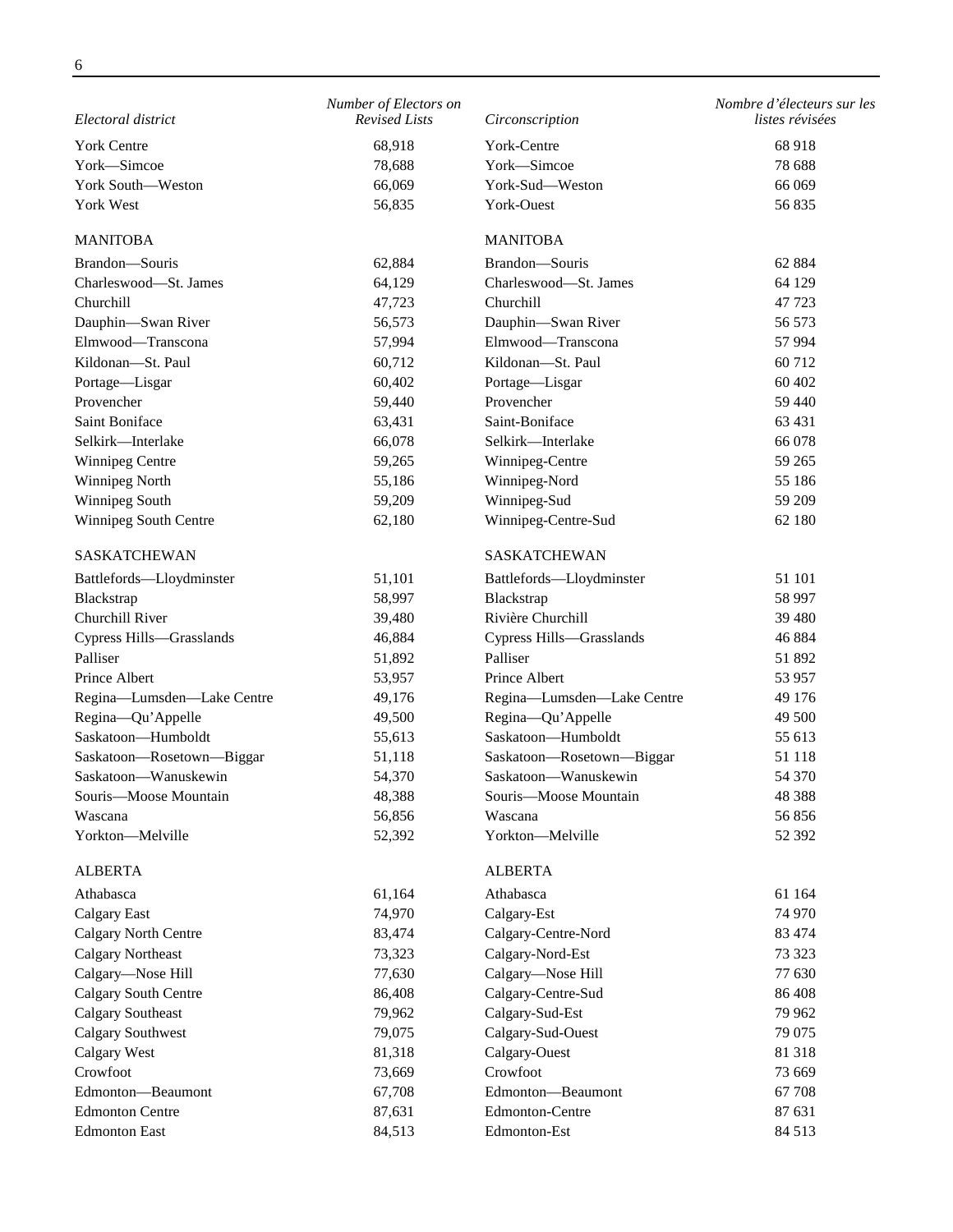| Electoral district                     | Number of Electors on<br><b>Revised Lists</b> | Circonscription                      | Nombre d'électeurs sur les<br>listes révisées |
|----------------------------------------|-----------------------------------------------|--------------------------------------|-----------------------------------------------|
| Edmonton-Leduc                         | 74,429                                        | Edmonton-Leduc                       | 74 4 29                                       |
| Edmonton-St. Albert                    | 84,770                                        | Edmonton-St. Albert                  | 84 770                                        |
| Edmonton-Sherwood Park                 | 77,293                                        | Edmonton-Sherwood Park               | 77 293                                        |
| Edmonton-Spruce Grove                  | 82,631                                        | Edmonton-Spruce Grove                | 82 631                                        |
| Edmonton-Strathcona                    | 71,727                                        | Edmonton-Strathcona                  | 71 727                                        |
| Lethbridge                             | 75,160                                        | Lethbridge                           | 75 160                                        |
| Macleod                                | 69,541                                        | Macleod                              | 69 541                                        |
| Medicine Hat                           | 72,484                                        | Medicine Hat                         | 72 4 8 4                                      |
| Peace River                            | 78,251                                        | Peace River                          | 78 251                                        |
| Red Deer                               | 76,656                                        | Red Deer                             | 76 656                                        |
| Vegreville-Wainwright                  | 75,858                                        | Vegreville-Wainwright                | 75 858                                        |
| Westlock-St. Paul                      | 67,332                                        | Westlock-St. Paul                    | 67 332                                        |
| Wetaskiwin                             | 68,818                                        | Wetaskiwin                           | 68 818                                        |
| Wild Rose                              | 74,933                                        | Wild Rose                            | 74 933                                        |
| Yellowhead                             | 66,646                                        | Yellowhead                           | 66 646                                        |
|                                        |                                               |                                      |                                               |
| <b>BRITISH COLUMBIA</b>                |                                               | COLOMBIE-BRITANNIQUE                 |                                               |
| Abbotsford                             | 73,759                                        | Abbotsford                           | 73 759                                        |
| Burnaby-Douglas                        | 72,890                                        | Burnaby-Douglas                      | 72 890                                        |
| Burnaby-New Westminster                | 69,758                                        | <b>Burnaby-New Westminster</b>       | 69 758                                        |
| Cariboo-Prince George                  | 73,332                                        | Cariboo-Prince George                | 73 332                                        |
| Chilliwack-Fraser Canyon               | 71,586                                        | Chilliwack-Fraser Canyon             | 71 586                                        |
| Delta-Richmond East                    | 72,184                                        | Delta-Richmond-Est                   | 72 184                                        |
| Dewdney-Alouette                       | 76,168                                        | Dewdney-Alouette                     | 76 168                                        |
| Esquimalt-Juan de Fuca                 | 81,820                                        | Esquimalt-Juan de Fuca               | 81 820                                        |
| Fleetwood-Port Kells                   | 65,718                                        | Fleetwood-Port Kells                 | 65718                                         |
| Kamloops-Thompson                      | 79,250                                        | Kamloops-Thompson                    | 79 250                                        |
| Kelowna                                | 84,933                                        | Kelowna                              | 84 933                                        |
| Kootenay-Columbia                      | 62,647                                        | Kootenay-Columbia                    | 62 647                                        |
| Langley                                | 77,619                                        | Langley                              | 77 619                                        |
| Nanaimo-Alberni                        | 85,709                                        | Nanaimo-Alberni                      | 85 709                                        |
| Nanaimo-Cowichan                       | 84,611                                        | Nanaimo-Cowichan                     | 84 611                                        |
| Newton-North Delta                     | 65,091                                        | Newton-Delta-Nord                    | 65 091                                        |
| New Westminster-Coquitlam              | 74,114                                        | New Westminster-Coquitlam            | 74 114                                        |
| North Okanagan-Shuswap                 | 80,315                                        | Okanagan-Nord-Shuswap                | 80 315                                        |
| North Vancouver                        | 81,813                                        | North Vancouver                      | 81813                                         |
| Okanagan-Coquihalla                    | 75,783                                        | Okanagan-Coquihalla                  | 75 783                                        |
| Port Moody-Westwood-Port               |                                               | Port Moody-Westwood-Port             |                                               |
| Coquitlam                              | 71,487                                        | Coquitlam                            | 71 487                                        |
| Prince George-Peace River              | 66,753                                        | Prince George-Peace River            | 66 753                                        |
| Richmond                               | 71,495                                        | Richmond                             | 71 495                                        |
| Saanich-Gulf Islands                   | 84,422                                        | Saanich-Gulf Islands                 | 84 422                                        |
| Skeena-Bulkley Valley                  | 60,865                                        | Skeena-Bulkley Valley                | 60 865                                        |
| Southern Interior                      | 67,907                                        | Southern Interior                    | 67 907                                        |
| South Surrey-White Rock-<br>Cloverdale | 75,673                                        | Surrey-Sud-White Rock-<br>Cloverdale | 75 673                                        |
| <b>Surrey North</b>                    | 61,973                                        | Surrey-Nord                          | 61 973                                        |
| Vancouver Centre                       | 83,916                                        | Vancouver-Centre                     | 83 916                                        |
| Vancouver East                         | 69,938                                        | Vancouver-Est                        | 69 938                                        |
| Vancouver Island North                 | 79,211                                        | Île de Vancouver-Nord                | 79 211                                        |
| Vancouver Kingsway                     | 72,210                                        | Vancouver Kingsway                   | 72 210                                        |
|                                        |                                               |                                      |                                               |